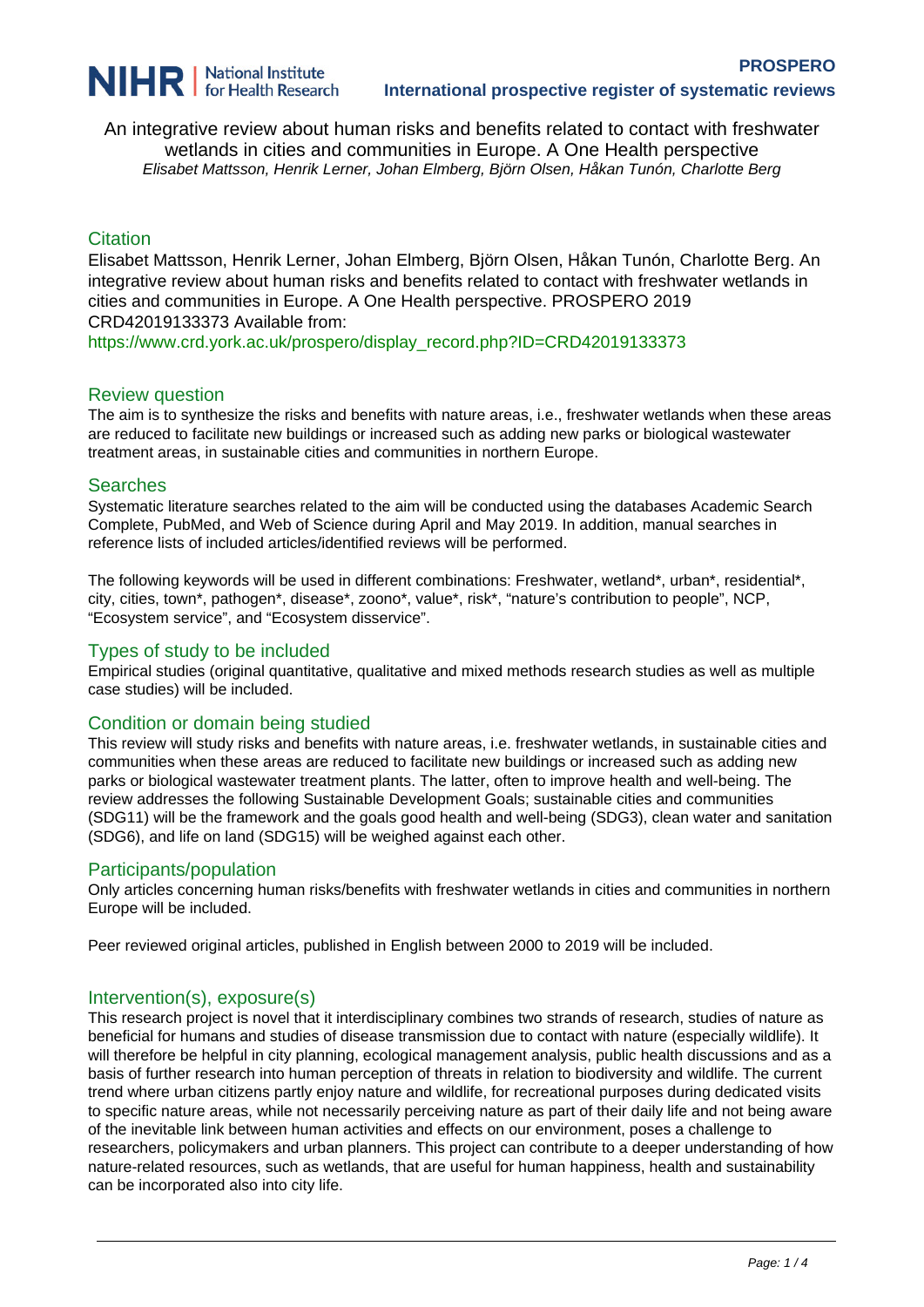

# Comparator(s)/control

NA

## **Context**

## Main outcome(s)

Improved possibilities for the prevention of spreading infections, with well-motivated and science based recommendations for activities aimed at minimizing the risk of disease transmission related to wildlife and vector presence at urban wetlands, without unnecessarily hampering or limiting the positive aspects of human access to wetlands for recreational and other purposes.

### Timing and effect measures

Not applicable.

Additional outcome(s) None

### Timing and effect measures

Not applicable.

## Data extraction (selection and coding)

One reviewer (EM) will together with an experienced liberian search the databases. In next step, two members of the research group (HL, EM) will independently screen titles, abstracts and full texts to ensure inclusion of relevant studies. If disagreements occur, consensus will be used or a third member of the research team will arbitrate. Selected full texts will be allocated to the two members from the research team for extraction and coding of data. To ensure methodological rigour the selection process will be carried out in accordance with the PRISMA guidelines (Moher et al. 2009).

## Risk of bias (quality) assessment

Instrument for quality will be used; Critical Appraisal Skills Programme (CASP 2017) quality appraisal tools: http://www.casp-uk.net/casp-tools-checklists Scottish Intercollegiate Guidelines Network (SIGN 2017).

## Strategy for data synthesis

An integrative analysis consisting of meta-analysis (where possible), empirical synthesis and qualitative thematic synthesis will be performed to group findings addressing the same phenomenon rather than reporting by method (Whittermore & Knafl 2005).

## Analysis of subgroups or subsets

None.

## Contact details for further information

Henrik Lerner henrik.lerner@esh.se

## Organisational affiliation of the review

Ersta Skondal Bracke University Collage esh.se

#### Review team members and their organisational affiliations

Professor Elisabet Mattsson. Ersta Skondal Bracke University College, Sweden Dr Henrik Lerner. Ersta Sköndal Bräcke University Collage, Sweden Dr Johan Elmberg. Kristianstad University, Sweden Professor Björn Olsen. Uppsala University, Sweden Dr Håkan Tunón. Swedish University of Agricultural Sciences, Sweden Professor Charlotte Berg. Swedish University of Agricultural Sciences, Sweden

## Type and method of review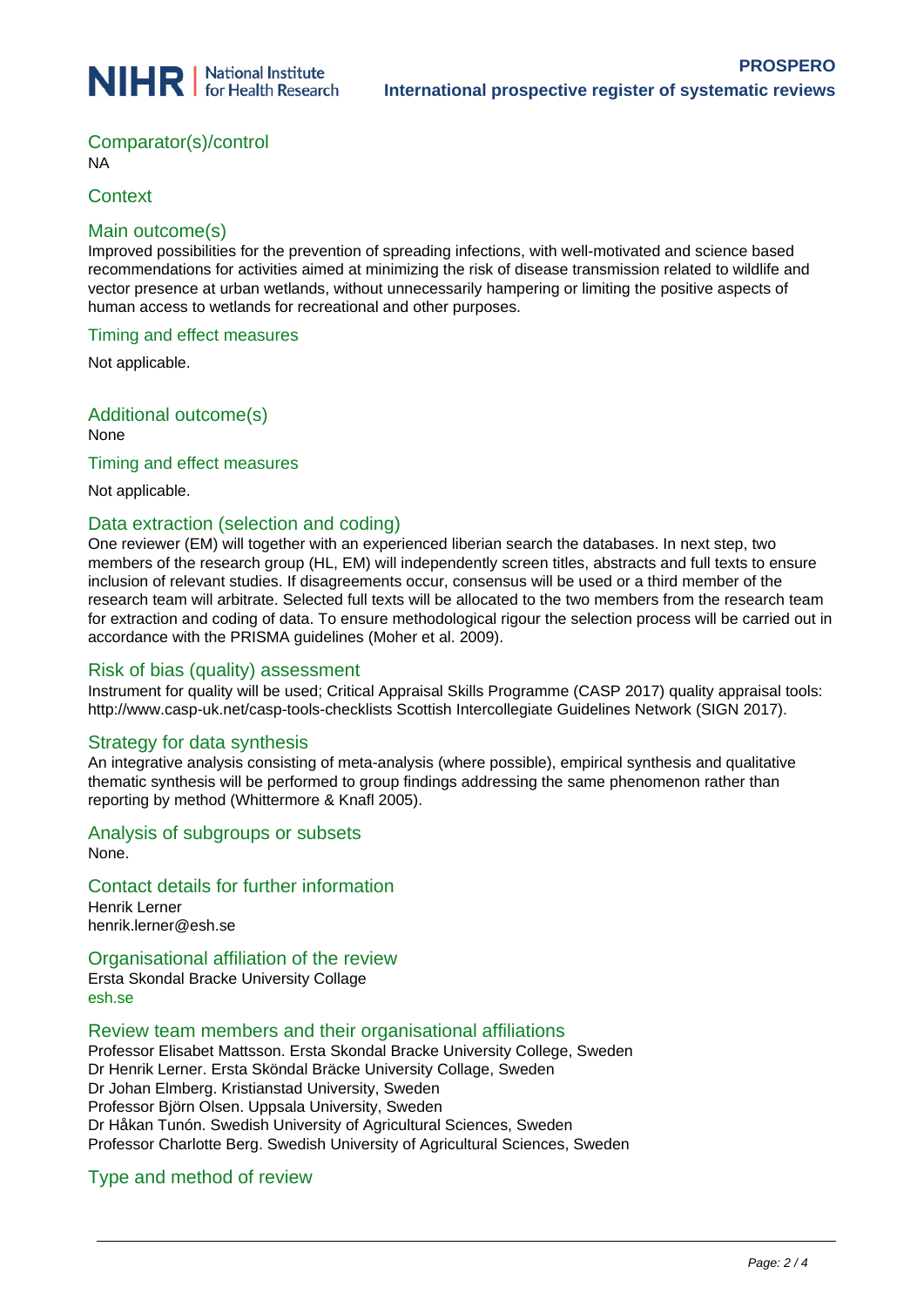**NIHR** | National Institute

Systematic review

Anticipated or actual start date 12 May 2019

Anticipated completion date 31 December 2019

Funding sources/sponsors Formas, Sweden (D-nr 2018-00289)

Conflicts of interest

Language English

**Country** Sweden

Stage of review Review Ongoing

Subject index terms status Subject indexing assigned by CRD

Subject index terms Cities; Europe; Fresh Water; Humans; One Health; Risk Assessment; Wetlands

Date of registration in PROSPERO 26 September 2019

Date of publication of this version 26 September 2019

Details of any existing review of the same topic by the same authors

## Stage of review at time of this submission

| <b>Stage</b>                                                    | <b>Started</b> | <b>Completed</b> |
|-----------------------------------------------------------------|----------------|------------------|
| Preliminary searches                                            | <b>No</b>      | No               |
| Piloting of the study selection process                         | Yes            | <b>No</b>        |
| Formal screening of search results against eligibility criteria | <b>No</b>      | <b>No</b>        |
| Data extraction                                                 | <b>No</b>      | <b>No</b>        |
| Risk of bias (quality) assessment                               | No             | <b>No</b>        |
| Data analysis                                                   | No             | No               |
| <b>Versions</b>                                                 |                |                  |

26 September 2019

#### PROSPERO

This information has been provided by the named contact for this review. CRD has accepted this information in good faith and registered the review in PROSPERO. The registrant confirms that the information supplied for this submission is accurate and complete. CRD bears no responsibility or liability for the content of this registration record, any